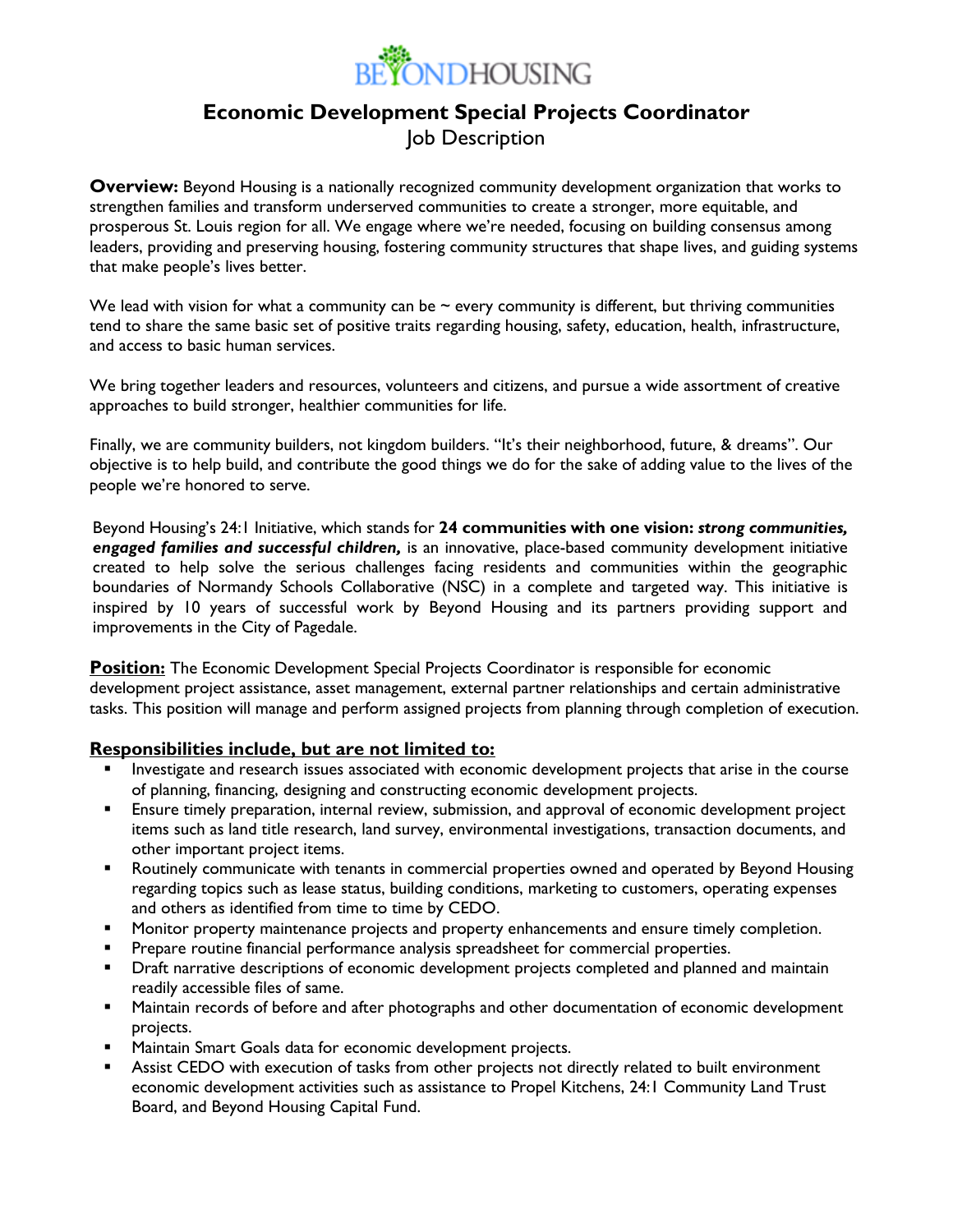- Manage special initiatives as assigned by CEDO.
- **•** Provide analytical and writing support for national, regional, and local grant applications for economic development activities.
- **•** Provide analytical and writing support for reports and publications for economic development activities.
- Other duties as assigned.

## **Personal Qualities:**

- Collaborative -- A dynamic personality that is collaboratively minded, can recognize and identify strengths, seek consensus around mutual goals, and build meaningful relationships.
- Creative and Curious -- A systems-thinker and builder, who is not afraid to be innovative in designing solutions and has skills in articulating these ideas and concepts.
- **■** Methodical -- Strong analytical, systems, and problem-solving skills to evaluate performance, prepare reports, and recommend/implement solutions using independent judgment. Ability to move from concepts to action through strong program design and evaluation.
- **EXECT A** Reliable -- Leadership skills that reflect and value a team approach, demonstrated integrity, effectiveness, efficiency, and the ability to deliver high quality service. Highly capable of handling multiple tasks, projects, and timelines. Excellent oral and written communications skills.
- Trusted -- Ability to work with residents, partners, and staff of diversified backgrounds with a positive, optimistic, solutions-oriented attitude. Shares a deep respect for the community, its stakeholders, and the residents that we serve.
- **•** Driven -- Passion for the work and an interest in continuous learning and improvement.

## **Experience and Qualifications:**

- **■** Must be at least 18 years old and possess a High School Diploma or GED
- Bachelor or Master's degree preferred in related field
- Must demonstrate excellent oral and written communication skills
- 3 5 years of work/education experience in community development, social services, or a related field
- Demonstrated Project Management skills, including the ability to multi-task is required
- **■** Must take a proactive approach, exercising professional judgment and make sound business decisions
- Must have knowledge of Microsoft Office applications including Word, Excel, Power Point, and Outlook
- Ability to be discrete and confidential with sensitive information is needed
- Ability to work occasional evening and weekend hours as needed is required
- Must demonstrative critical thinking & problem-solving skills while delivering quality results in the face of multiple competing projects/assignments

# **Required Experience and Qualifications:**

- Strong interpersonal skills and a demonstrated capacity to connect with individuals across racial, ethnic, cultural, religious, gender, sexual orientation, ability, and other identities required
- Extensive knowledge and expertise of communities within the 24:1 footprint preferred
- Demonstrated experience with preparing for meetings of varying sizes, including developing presentations
- Must demonstrate exceptional attention to details and organizational skills
- Effective verbal and written communication skills required including telephone etiquette, generating electronic communications – developing internal and external paper documents, etc.
- Must be able to work independently and manage multiple competing priorities without constant supervision
- A demonstration of critical thinking, problem-solving, and conflict resolution skills is required
- Computer competency is required for internet use, Microsoft suite (Word, Outlook, Power Point, Excel, Publisher), Adobe, and other job-specific software
- Must be willing and able to work flexible schedules and perform work outside of the office or outside of conventional office hours occasionally as needed
- Must have access to reliable personal vehicle transportation and insurance